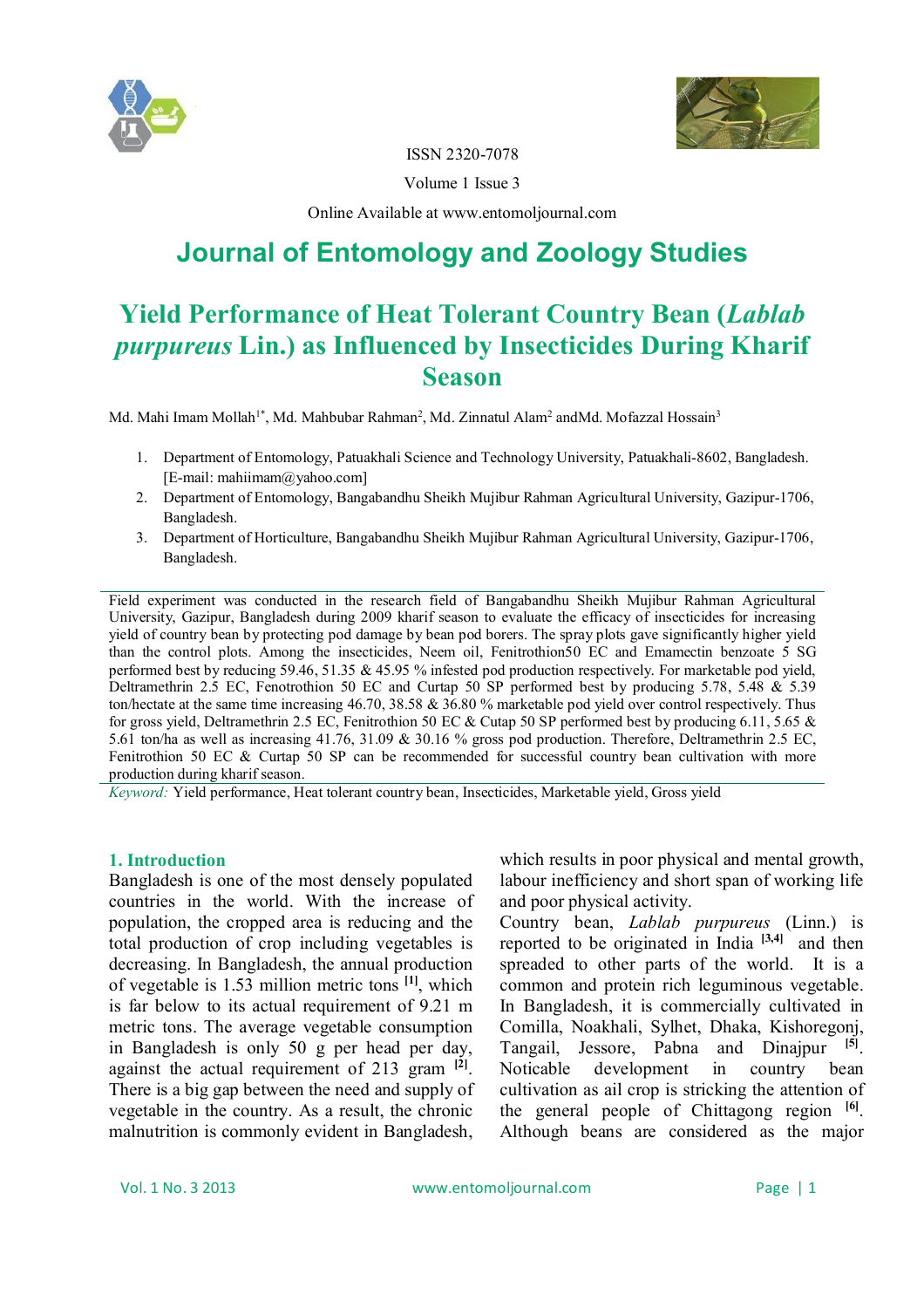group of vegetables grown intensively in Rabi season, some varieties of country bean can be grown year round including Kharif. Thus the importance of country bean from growing season point of view is highly significant. Because more than 70% of the vegetables are produced in the Rabi season while less than 30% are grown in Kharif season **[7]** . Thus the seasonal distribution of vegetable production is highly contagious and supply of fresh vegetables from local production is not available year round. In this context, the country bean having varieties suitable for production during off season can play a vital role to meet up the off season vegetable deficiency. Inspite of being a prospective crop, high incidence of insect pests have resulted its low yield and poor quality. Yield loss in country bean due to insect pests is reported to be about 12-30 percent **[8]** . Till now the only way to protect the country bean from its yield loss is by applying insecticides. Therefore, the present study was undertaken to observe the effect of insecticides on yield of heat tolerant country bean grown during kharif season.

#### **2. Materials and Methodes**

The experiment was conducted at the Research field of Entomology Department of Bangabandhu Sheikh Mujibur Rahman Agricultural University, Gazipur during the period from 9 March to 15 July 2009. The study area is situated at 24.09 N latitude and 90.26 E longitudes with an elevation of 8.4 meter from the sea level. The experiment was laid out in randomized complete block design (RCBD) with three replications. The plot size was 5mx2m keeping plot to plot distance 1m and block to block distance 2 m. The soil was well prepared, and good tilth was ensured for commercial crop production and standard dosages of cow dung and fertilizers were applied as per recommendation **[9]** . The seedlings of heat tolerant IPSA Seem 2 with good vigor were transplanted in the main field on  $23<sup>th</sup>$  March 2009. After transplanting a light irrigation was given. Irrigation, fertilization, weeding and mulching in the plots were done whenever necessary.

The treatments comprised of eight insecticides including one botanical (fresh) and (stored) with untreated control. The treatments were:  $T_1$  = Cypermethrin (Ripcord) 10 EC @ 1.0 ml / L water,  $T_2$  = Fenitrothion (Sumithion) 50 EC  $\omega$  1.0 ml / L water,  $T_3$  = Fenvalerate (Fenfen) 20 EC  $\omega$ 1.0 ml / L water,  $T_4$  = Emamectin benzoate (Proclaim) 5 SG  $\omega$  1.0 g / L water, T<sub>5</sub> = Deltramethrin (Decis)  $2.5$  EC  $\omega$  1.0 ml / L water,  $T_6$  = Esfenvalerate (Sumialpha) 5 EC  $\omega$  1.0 ml / L water,  $T_7$  = Curtap (Suntap) 50 SP @ 2.0 g / L water,  $T_8$  = Neemoil (fresh)  $\omega$  2.5 ml / L water,  $T_9$  = Neemoil (stored)  $\omega$  2.5 ml / L Water,  $T_{10}$  = Untreated control. The fresh Neemoil was collected from Ghani mill located at Kakonhat bazar, Godagari, Chapai Nawabgonj and the Neemoil was stored at room temperature for 16 month. The insecticides and botanicals were sprayed at their recommended rate using knapsack sprayer at 10 days interval from first flowering to before last harvest of country bean. During spray, drifting of insecticides was checked by avoiding heavy wind and appropriate rules of insecticide application. The mature pods were harvested from all plots before spray. During harvest infested pods were separated from the healthy one's and then the number and weight of both healthy and infested pod was recorded. The collected data were properly compiled, coded, tabulated and analyzed statistically using MSTAT- C software. The means were compared for significant difference using the Duncan's Multiple Range Test (DMRT). The two formulae were used for calculating percent increase or reduction over control.

#### Percent increase over control

Mean value of the tratment - Mean value of the control

 $- x 100$ 

Mean value of the control

#### **Percent reduction over control**

Mean value of the control - Mean value of the treatment

 $- x 100$ 

Mean value of the control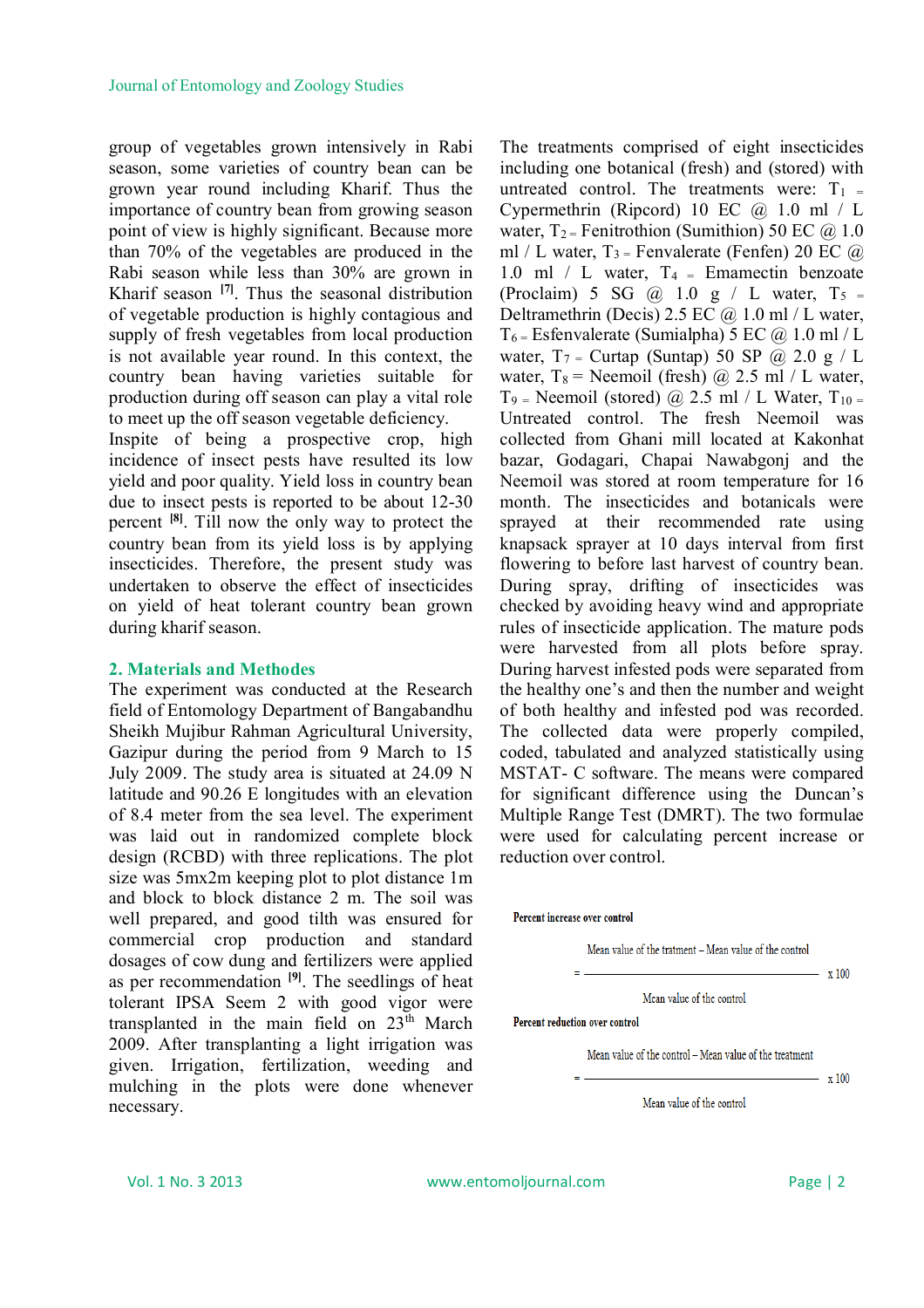## **3. Results and Discussion**

# **3.1. Effect of Insecticides on Pod Infestation Reduction**

The insecticides play significant role in pod yield by reducing pod infestation of country bean as given in Table 01. The lowest amount of infested pod was counted from Fresh Neemoil (36.00/plot) which was followed by Emamectin benzoate 5 SG (46.33/plot), Fenitrothion 50 EC (48.67/plot), Curtap 50 SP (52.67/plot) and Stored Neemoil (61.00/plot) while that of highest was produced in control plot (96.33/plot) followed by Deltramethrin 2.5 EC (82.67/plot), Cypermethrin 10 EC (70.00/plot), Esfenvalerate 5 EC (68.67/plot) and Fenvalerate 20 EC (65.60/plot) (Table 01). Reduction of pod infestation over control found maximum in Fresh Neemoil (62.63 %) which was followed by Emamectin benzoate 5 SG (51.90 %), Fenitrothion 50 EC (49.48 %) and Curtap 50 SP (45.32 %) while that of minimum was in Deltramethrin 2.5 EC (14.18 %) followed by

Cypermethrin 10 EC (27.33 %), Esfenvalerate 5 EC (28.71 %) and Fenvalerate 20 EC (31.83 %). Similarly lowest quantity of infested pod was collected from Fresh Neemoil (0.15 ton/ha) which was followed by Fenitrothion 50 EC (0.18 ton/ha), Emamectin benzoate 5 SG (0.20 ton/ha), Curtap 50 SP (0.23 ton/ha) and Esfenvalerate 5 EC (0.24 ton/ha) while the highest of that was found in control (0.37 ton/ha) followed by Deltramethrin 2.5 EC (0.33 ton/ha), Fenvalerate 20 EC (0.31 ton/ha), Cypermethrin 10 EC as well as Stored Neemoil (0.27 ton/ha). Maximum reduction of infested pod quantity over control was confirmed from Fresh Neemoil (59.46 %) followed by Fenitrothion 50 EC (51.35%), Emamectin benzoate 5 SG (45.95 %) and Curtap 50 SP (37.84 %) while Deltramethrin 2.5 EC (10.81 %), Fenvalerate 20 EC (16.22 %), Cypermethrin 10 EC as well as Stored Neemoil (27.03 %) and Esfenvalerate 5 EC (35.14 %) confirmed the minimum reduction over control respectively.

**Table 1:** Effect of insecticides for reducing infested pod production

| <b>Treatments</b>       | <b>Number of infested</b> | % reduction  | Wt. of infested | % reduction  |
|-------------------------|---------------------------|--------------|-----------------|--------------|
|                         | pod/plot                  | over control | pod (ton/ha)    | over control |
| Cypermethrin 10 EC      | 70.00 c                   | 27.33        | $0.27$ bcd      | 27.03        |
| Fenitrothion 50 EC      | 48.67 e                   | 49.48        | $0.18$ ef       | 51.35        |
| Fenvalerate 20 EC       | 65.60c                    | 31.83        | $0.31$ abc      | 16.22        |
| Emamectin benzoate 5 SG | 46.33 e                   | 51.90        | $0.20$ def      | 45.95        |
| Deltrametrin 2.5 EC     | 82.67 <sub>b</sub>        | 14.18        | $0.33$ ab       | 10.81        |
| Esfenvalerate 5 EC      | 68.67 c                   | 28.71        | $0.24$ cde      | 35.14        |
| Curtap 50 SP            | 52.67 de                  | 45.32        | $0.23$ cdef     | 37.84        |
| Neemoil (fresh)         | 36.00 f                   | 62.63        | 0.15 f          | 59.46        |
| Neemoil (stored)        | 61.00 cd                  | 36.68        | $0.27$ bcd      | 27.03        |
| Untreated control       | 96.33a                    |              | 0.37a           |              |
|                         | 9.20%                     |              | 15.21%          |              |

\*Values are mean of 3 replications from 6 harvests. In a column, means followed by same letter (s) are statistically identical by DMRT at 5% level of significance.

Among the tested insecticides, Fresh Neem oil @ 2.5 ml/L water followed by Fenitrothion 50 EC@ 1 ml/L water and Emamectin benzoate 5 SG@ 1g/L water performed best for reducing damaged pod over control during kharif season. Similarly, during kharif season maximum reduction of pod damage over control was ensured by Emamectin benzoate 5SG@1g/L water followed by

Cypermethrin 10 EC @ 1ml/L water and curtap 50 SP @ 2g/L water **[10]** .

## **3.2. Effect of insecticides on Marketable Pod Production Increase**

The highest number of healthy pod production was ensured from Deltramethrin 2.5 EC (1558/plot) treated plots which was followed by Emamectin benzoate 5 SG (1509/plot),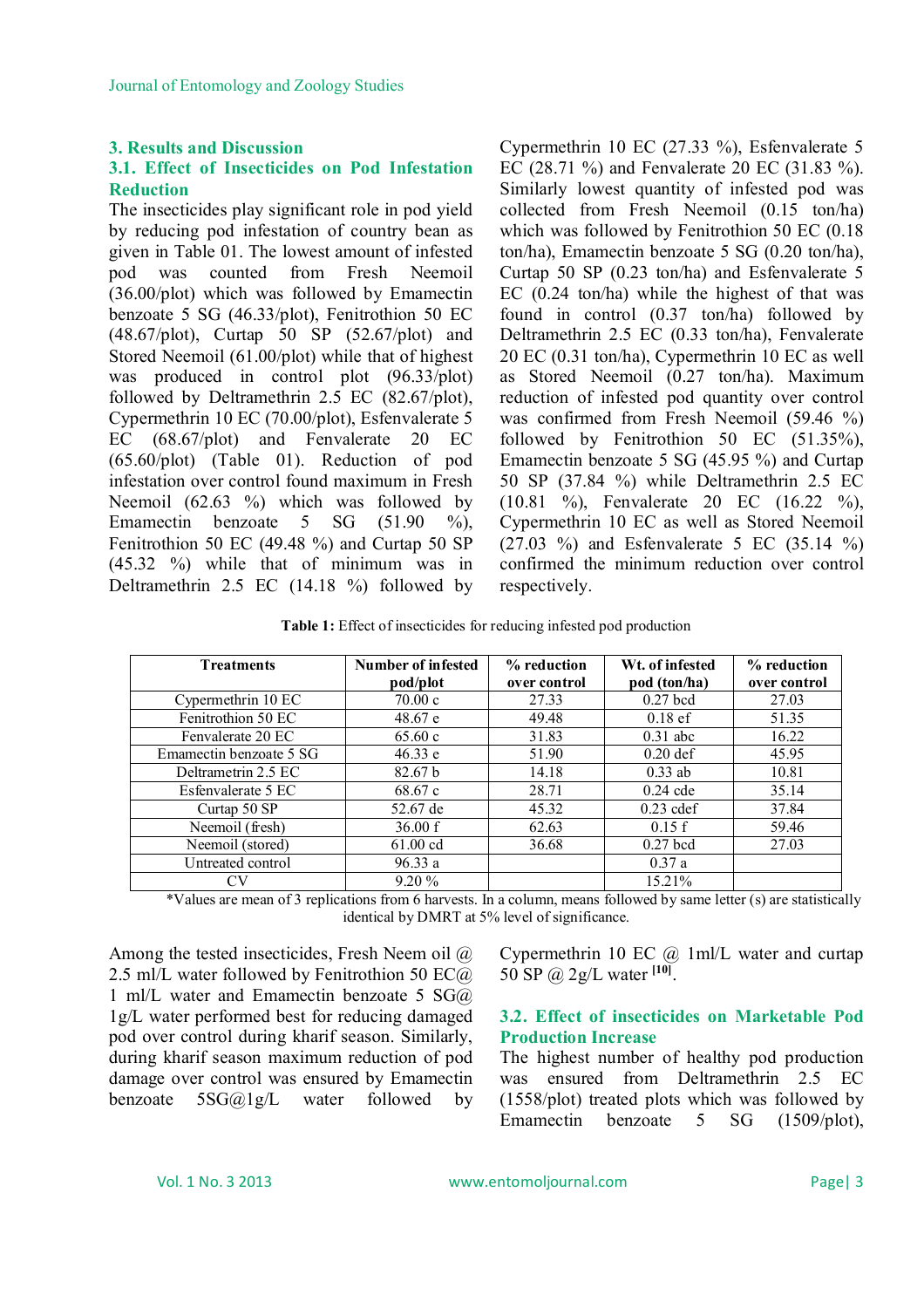Fenitrothion 50 EC (1497/plot), Curtap 50 SP (1474/plot) and Esfenvalerate 5 EC (1456/plot). Conversely, the lowest number of pod production was obtained from untreated control (1076/plot) plot followed by Neemoil (fresh) (1118/plot), Cypermethrin 10 EC (1156/plot), Neemoil (stored) (1287/plot) and Fenvalerate 20 EC (1349/plot) where the first three were statistically similar. Highest increase of healthy pod over control was achieved from Deltramethrin 2.5 EC (44.80 %) followed by Emamectin benzoate 5 SG (40.24 %), Fenitrothion 50 EC (39.13 %), Curtap 50 SP (36.99 %) and Esfenvalerate 5 EC (35.32 %) while that of lowest was obtained from Neemoil (fresh) (3.90 %), Cypermethrin 10 EC (7.43 %), Neemoil (stored) (19.61 %) and Fenvalerate 20 EC (25.37 %). Highest quantity of marketable yield was obtained from Deltramethrin 2.5 EC (5.78 ton/ha) treated plots

which was followed by Fenitrothion 50 EC (5.48 ton/ha), Curtap 50 SP (5.39 ton/ha), Emamectin benzoate 5 SG (5.31 ton/ha) and Esfenvalerate 5 EC (5.29 ton/ha) while the lowest of that was found in untreated control (3.94 ton/ha) followed by Cypermethrin 10 EC (4.06 ton/ha), Neemoil (fresh) (4.17 ton/ha), Neemoil (stored) (4.55 ton/ha) and Fenvalerate 20 EC (4.97 ton/ha). Maximum increase of marketable yield over control was achieved from Deltramethrin 2.5 EC (46.70 %) which was followed by Fenitrothion 50 EC (38.58 %), Curtap 50 SP (36.80 %), Emamectin benzoate 5 SG (34.77 %) and Esfenvalerate 5 EC (34.26 %) while the lowest of that was found from Cypermethrin 10 EC (3.05  $\%$ ) followed by Neemoil (fresh) (5.84 %), Neemoil (stored) (15.48 %) and Fenvalerate 20EC (26.14%).

|  |  | Table 2: Effect of insecticides for Increasing Marketable Pod Production |
|--|--|--------------------------------------------------------------------------|
|  |  |                                                                          |

| <b>Treatments</b>       | Marketable yield<br>(Number/plot) | % increase<br>over control | Marketable yield<br>(ton/ha) | $%$ increase<br>over control |
|-------------------------|-----------------------------------|----------------------------|------------------------------|------------------------------|
| Cypermethrin 10 EC      | 1156 de                           | 7.43                       | 4.06d                        | 3.05                         |
| Fenitrothion 50 EC      | 1497 ab                           | 39.13                      | 5.48 ab                      | 38.58                        |
| Fenvalerate 20 EC       | 1349 <sub>bc</sub>                | 25.37                      | 4.97 bc                      | 26.14                        |
| Emamectin benzoate 5 SG | 1509 ab                           | 40.24                      | 5.31 ab                      | 34.77                        |
| Deltrametrin 2.5 EC     | 1558 a                            | 44.80                      | 5.78 a                       | 46.70                        |
| Esfenvalerate 5 EC      | 1456 ab                           | 35.32                      | 5.29 ab                      | 34.26                        |
| Curtap 50 SP            | 1474 ab                           | 36.99                      | 5.39 ab                      | 36.80                        |
| Neemoil (fresh)         | 1118e                             | 3.90                       | 4.17d                        | 5.84                         |
| Neemoil (stored)        | 1287 cd                           | 19.61                      | 4.55 cd                      | 15.48                        |
| Untreated control       | 1076e                             |                            | 3.94d                        |                              |
|                         | $6.66\%$                          |                            | 6.89 $%$                     |                              |

\*Values are mean of 3 replications from 6 harvests. In a column, means followed by same letter(s) are statistically identical by DMRT at 5% level of significance.

Among the treated insecticides, Deltrametrin 2.5 EC  $(5.78 \text{ ton/ha} \& 46.70 \%$  followed by Fenitrothion 50 EC (5.48 ton/ha  $& 38.54 \%$ ) and Curtap 50 SP (5.39 ton/ha & 36.80 %) performed best by ensuring highest marketable pod production as well as maximum increase of marketable pod over control respectively **[10]** . observed that Deltramethrin 2.5 EC @ 1ml/L water produced 5.0 ton/ha marketable pod as well as 32.7% yield increase over contron but curtap 50 WP @ 2g/L water produced 3.97 ton/ha marketable yield confirming 28.41 % marketable

yield increase over control. It was found that Fenitrothion 50 EC @ 1.5 ml/L water IPSA seem-2 produced 7.42 ton/ha marketable yield during winter season **[11, 12]** observed that yield of country bean in Deltramethrin 2.5 EC, Esfenvalerate 5 EC and Curtap 50SP treated plot was 4.76, 7.02 & 7.92 kg /plot respectively. In increasing yield, various insecticides such as Curtap, Deltramethrin, Cypermethrin, Emamectin benzoate have been reported to be effective against *M. vitrata* on cowpea **[13, 14]** . In increasing yield, various insecticides such as Curtap,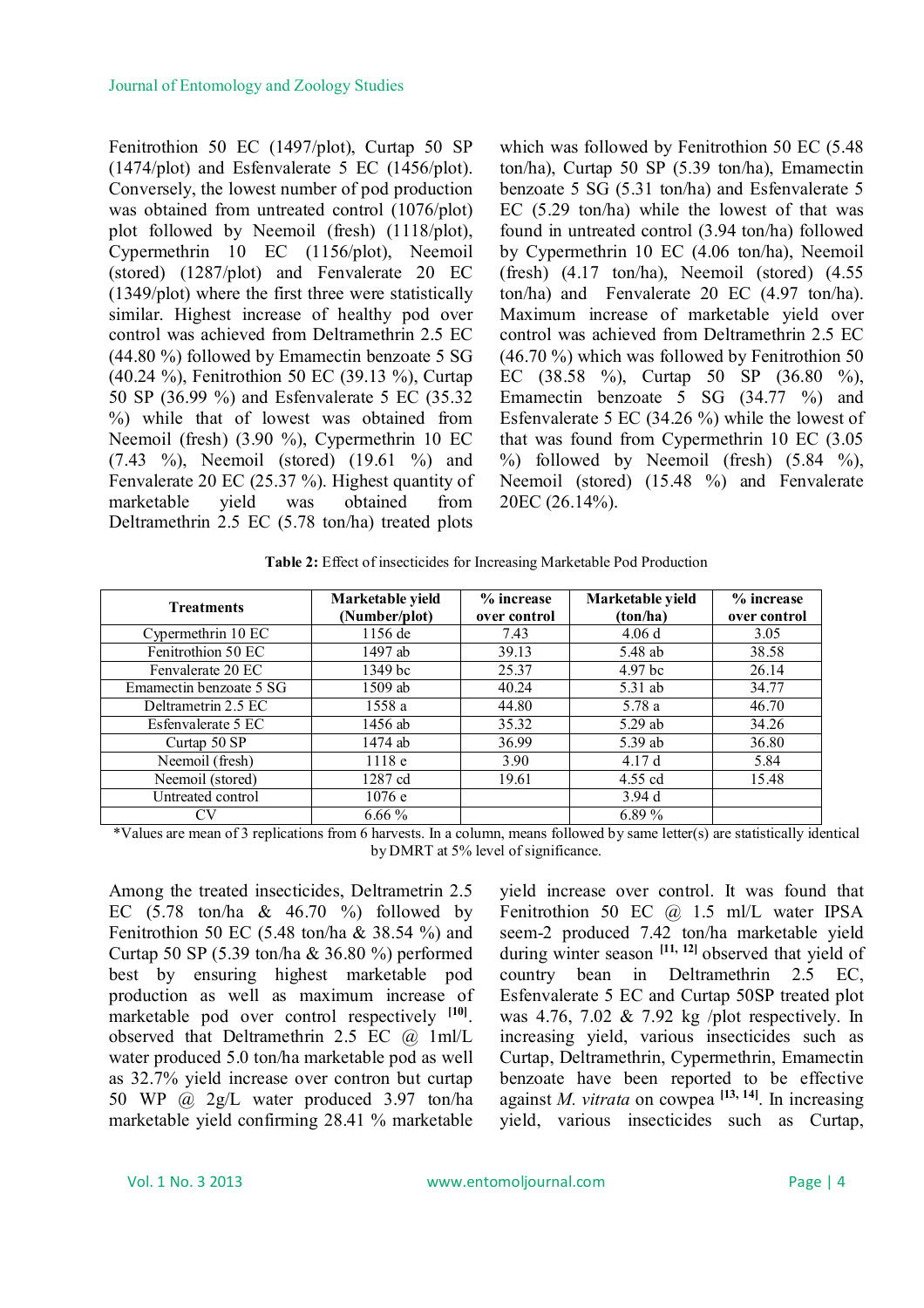Deltramethrin, cypermethrin, Emamectin benzoate have been reported to be effective against *M. vitrata* on urdbean **[15]** and black gram**[16]** .

# **3.3. Effect of Insecticides on Gross Pod Production**

For gross yield, highest number was obtained from Deltramethrin 2.5 EC (1640.67/plot), Emamectin benzoate 5 SG (1555.33/plot), Fenitrothion 50 EC (1545.67/plot), Curtap 50 SP (1526.67/plot) and Esfenvalerate 5 EC (1524.67/plot) while the lowest of that was found from untreated control (1172.33/plot) which was followed by Neemoil (fresh) (1174/plot), Cypermethrin 10 EC (1226/plot), Neemoil (stored) (1348/plot) and Fenvalerate 20 EC (1414.67/plot). Highest increase of total pod over control was achieved from Deltramethrin 2.5 EC (39.95 %) followed by Emamectin benzoate 5 SG (32.67 %), Fenitrothion 50 EC (31.85 %), Curtap 50 SP (30.23 %) and Esfenvalerate 5 EC (30.05%) while the lowest of that was obtained from Neemoil (fresh) (0.14 %) followed by

Cypermethrin 10 EC (4.58 %), Neemoil (stored) (14.98 %) and Fenvalerate 20 EC (20.67 %). On the other hand, highest quantity of gross yield was obtained from Deltramethrin 2.5 EC (6.11 ton/ha) followed by Fenitrothion 50 EC (5.65 ton/ha), Curtap 50 SP (5.61 ton/ha), Esfenvalerate 5 EC (5.54 ton/ha) and Emamectin benzoate 5 SG (5.52 ton/ha). Conversely, the lowest of that was obtained from untreated control (4.31 ton/ha) followed by Neemoil (fresh) (4.32 ton/ha), Cypermethrin 10 EC (4.33 ton/ha), Neemoil (stored) (4.82 ton/ha) and Fenvalerate 20 EC (5.27 ton/ha). Yield performance of any insecticides depends on its ability to increase yield over control by reducing pod infestation. Considering this, best performance was achieved from Deltramethrin 2.5 EC (41.76 %) followed by Fenitrothion 50 EC (31.09 %), Curtap 50 SP (30.16 %), Esfenvalerate 5 EC (28.54 %) and Emamectin benzoate 5 SG (28.07 %) while the lowest of that was achieved from Neemoil (fresh) (0.23 %) followed by Cypermethrin 10 EC (0.46 %), Neemoil (stored) (11.83 %) and Fenvalerate 20 EC (23.42 %).

**Table 3:** Effect of insecticides for Increasing Gross Pod Production

| <b>Treatments</b>       | <b>Gross yield</b><br>(Number/plot) | % increase over<br>control | Gross yield<br>(ton/ha) | % increase<br>over control |
|-------------------------|-------------------------------------|----------------------------|-------------------------|----------------------------|
| Cypermethrin 10 EC      | $1226$ de                           | 4.58                       | 4.33 d                  | 0.46                       |
| Fenitrothion 50 EC      | 1545.67 ab                          | 31.85                      | 5.65 ab                 | 31.09                      |
| Fenvalerate 20 EC       | 1414.67 bc                          | 20.67                      | 5.27 bc                 | 23.42                      |
| Emamectin benzoate 5 SG | 1555.33 ab                          | 32.67                      | $5.52$ ab               | 28.07                      |
| Deltrametrin 2.5 EC     | 1640.67 a                           | 39.95                      | 6.11a                   | 41.76                      |
| Esfenvalerate 5 EC      | 1524.67 ab                          | 30.05                      | 5.54 ab                 | 28.54                      |
| Curtap 50 SP            | 1526.67 ab                          | 30.23                      | $5.61$ ab               | 30.16                      |
| Neemoil (fresh)         | 1174 e                              | 0.14                       | 4.32d                   | 0.23                       |
| Neemoil (stored)        | 1348 cd                             | 14.98                      | 4.82 cd                 | 11.83                      |
| Untreated control       | 1172.33 e                           |                            | 4.31d                   |                            |
|                         | $6.54\%$                            |                            | 6.54%                   |                            |

Values are mean of 3 replications from 6 harvests. In a column, means followed by same letter(s) are statistically identical by DMRT at 5% level of significance.

The above discussion thus revealed that among the treated insecticides, Deltrametrin 2.5 EC, Fenitrothion 50 EC and Curtap 50 SP performed best by confirming highest gross yield as well as increasing gross yield over control during

summer season<sup>[17]</sup>. observed that IPSA seem 2 produce 4.33 ton/ha during winter under the treatment Carbofuran  $5G(a)$  1.5 kg/ha + Cypermethrin 10 EC @ 1 ml/L water. It was reported that dolichos bean produced on an